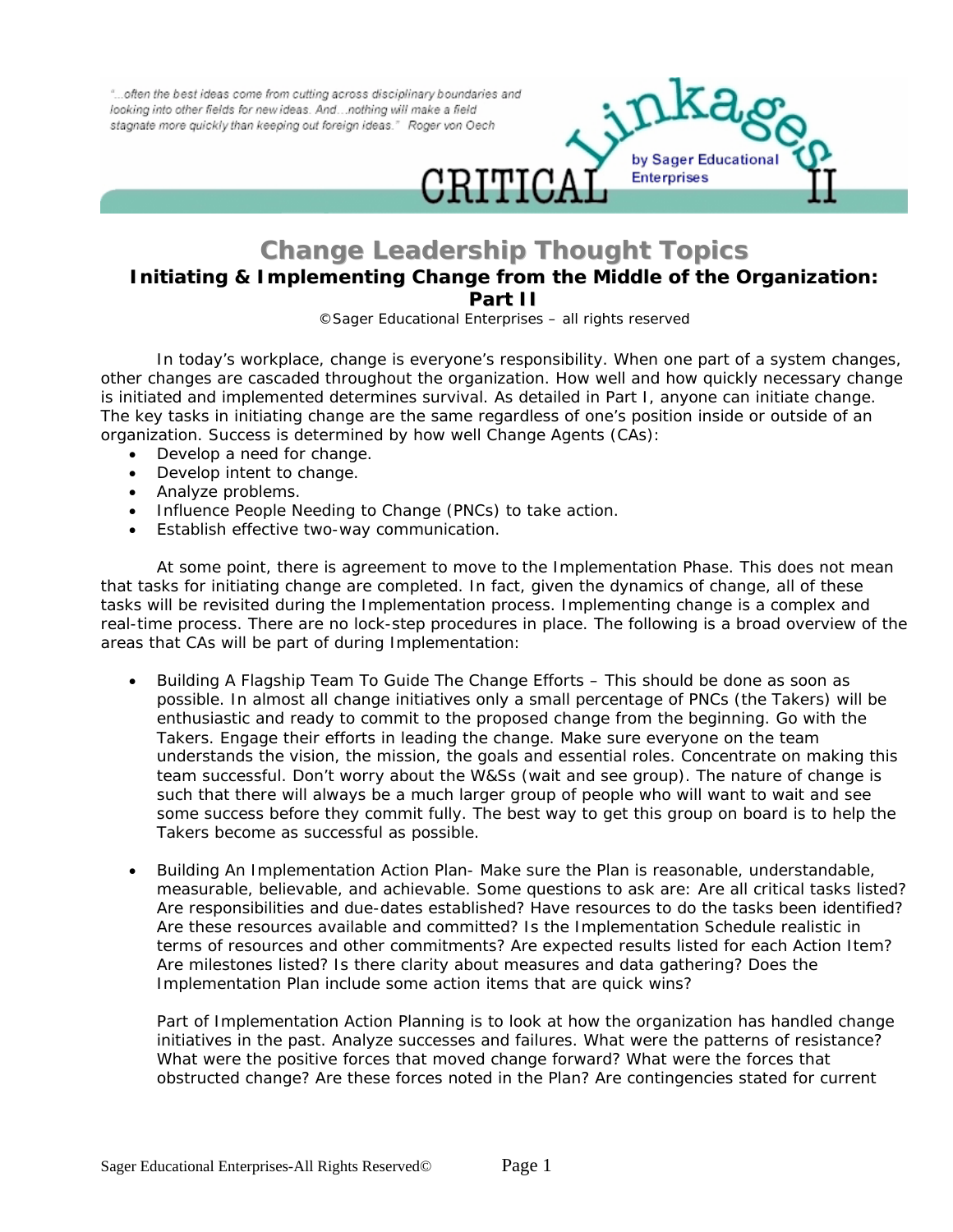"...often the best ideas come from cutting across disciplinary boundaries and looking into other fields for new ideas. And ... nothing will make a field stagnate more quickly than keeping out foreign ideas." Roger von Oech



and potential issues that could derail the plan? The Implementation Action Plan should also include factors necessary for enabling success. Does the Flagship Team need training? What about retreats? Is there a need for a pilot program?

- Taking Action Pick an Action item that is a short-term win and just do it! There can be no change without action. Start small and keep it simple. While we all want to prevent failure, failure is better than inaction. Most W&Ss will see a reasonable plan and the willingness to take action as a move toward success. Some will even jump on board at this point because they can see how to turn things around and move forward.
- Communicating Fully And Frequently Implementers of change must keep all stakeholders fully informed. To do this effectively, Implementers need to listen carefully to the needs of their bosses, to the people who fund the change, and to those who must adopt and adapt to the change. Questions to ask are: Is information on all aspects of the Implementation Plan readily available? Are the expressed needs of different groups addressed? Are successes publicized and celebrated? Are failures disclosed with corrective action that will be taken? Does everyone at all levels of the organization understand the need for change? Do they understand what's in it for them as well as for customers and the company?

Involve people in meaningful dialogue. People who feel they are listened to are more supportive of change and are more likely to accept change requirements.

 Use a variety of means - charts, graphs, newsletters, E-mail, etc. - to keep people informed. Communicate often. People who feel that they are informed are less likely to resist change.

- Providing Rewards and Recognition. Work to provide rewards and recognition to the people who are making change happen.
- Measuring Progress (See chart below)
- Making Change Stick –Build ownership for change and continually identify and train new change agents. Making the Flagship Team successful will generate new teams, who will generate new teams, etc. (See chart below)

Don't let up - No matter how much thought has gone into the change effort, there will be unforeseen and uncontrollable forces that will profoundly impact the success of the change effort. Be prepared to change the Implementation Action Plan, but as Sir Winston Churchill stated, Never give in. Never, never, never, never, in nothing great or small, large or petty, never give in except to convictions of honor and good sense.

## MEASURES OF SUCCESS

| QUESTIONS TO ASK                                         | EVIDENCE |
|----------------------------------------------------------|----------|
| Is there good attendance at meetings?                    |          |
| Are all team members (TM) actively participating in      |          |
| meetings and interacting with representatives from other |          |
| disciplines?                                             |          |
| Are T M providing constructive feedback on data and      |          |